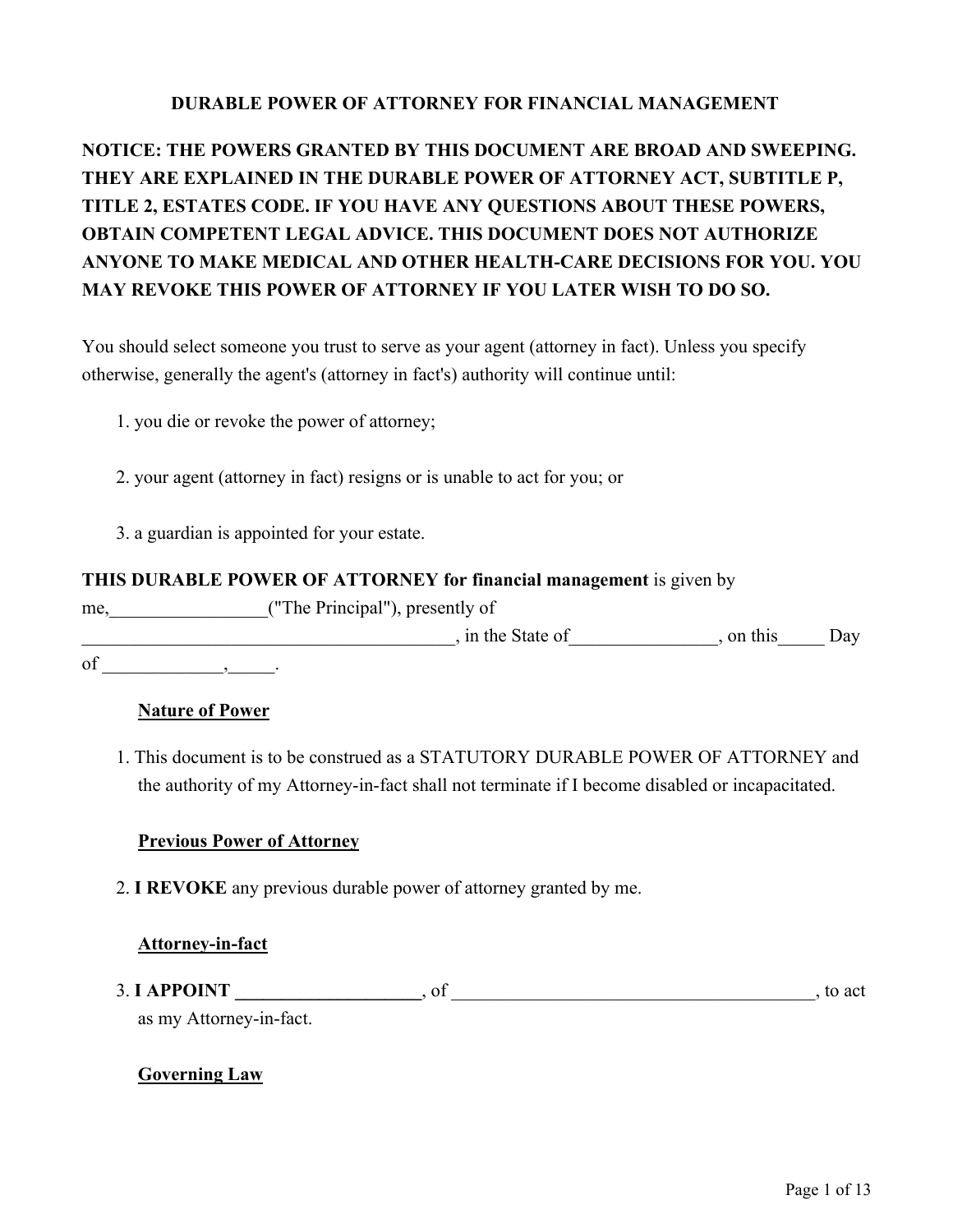4. This document will be governed by the laws of the State of Texas. Further, my Attorney-in-fact is directed to act in accordance with the laws of the State of Texas at any time he or she may be acting on my behalf.

### **Liability of Attorney-in-fact**

5. My Attorney-in-fact will not be liable to me, my estate, my heirs, successors or assigns for any action taken or not taken under this document, except for willful misconduct or gross negligence.

#### **Effective Date**

- 6. This Power of Attorney will not come into effect unless and until:
	- a.  $12:01$  AM local time on the day of , and will continue notwithstanding a finding of my mental incapacity or mental infirmity which may occur after my execution of this Power of Attorney; or
	- b. I declare in writing that it is my wish that this Power of Attorney come into effect and will continue notwithstanding a finding of my mental incapacity or mental infirmity which may occur after my execution of this Power of Attorney.

#### **Powers of Attorney-in-fact**

7. My Attorney-in-fact has authority to do anything on my behalf that I may lawfully do by an attorney-in-fact (the "General Power").

#### **Specific Powers**

8. Without restricting its generality in any way, the following power(s) are specifically included within the foregoing General Power:

#### Initials

#### X\_\_\_\_**Real Estate Transactions**

- a. To deal with any interest I may have in real property and sign all documents on my behalf concerning my interest, including, but not limited to, real property I may subsequently acquire or receive. These powers include, but are not limited to, the ability to:
	- i. Purchase, sell, exchange, accept as gift, place as security on loans, convey with or without covenants, rent, collect rent, sue for and receive rents, eject and remove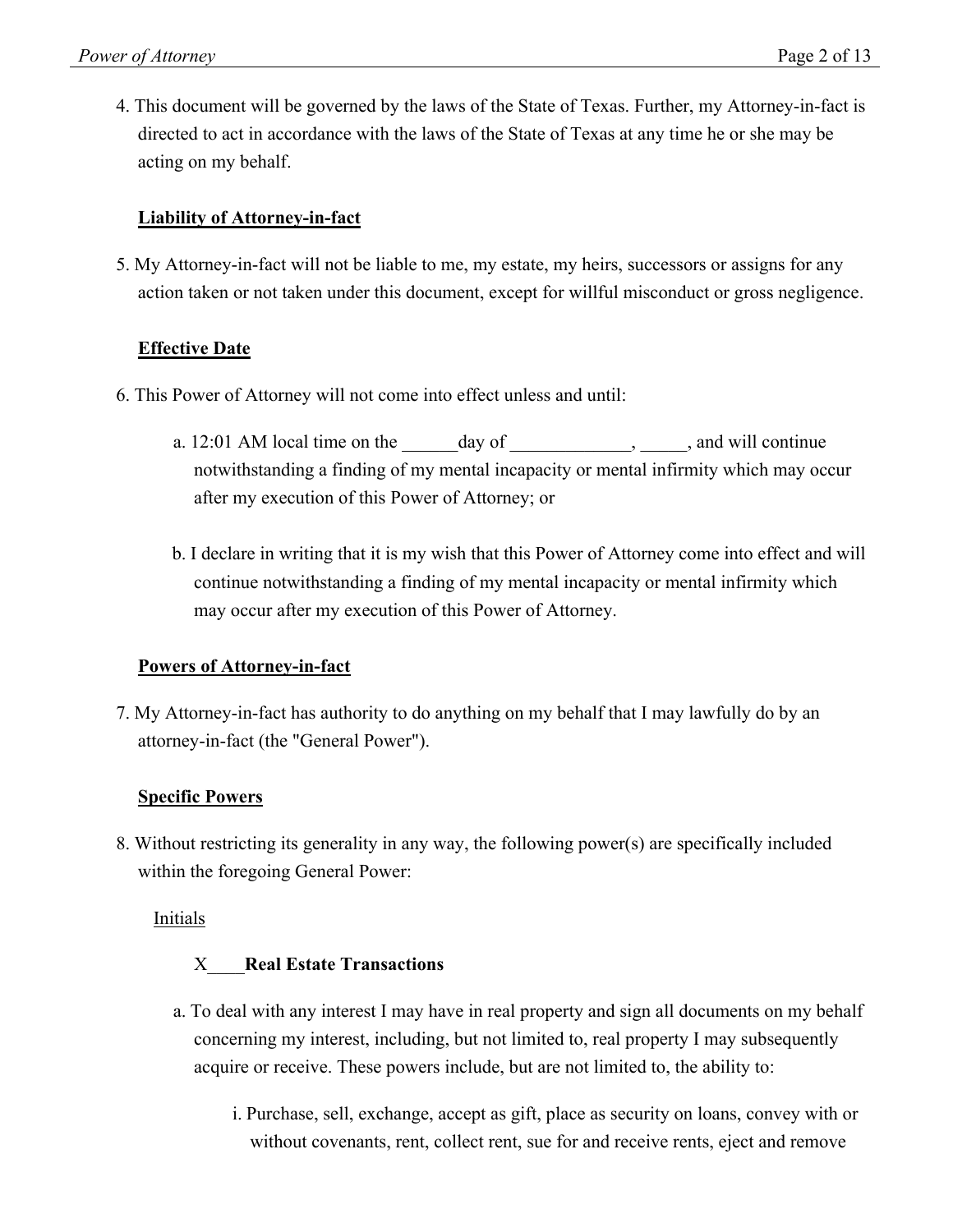tenants or other persons, to pay or contest taxes or assessments, control any legal claim in favor of or against me, partition or consent to partitioning, mortgage, charge, lease, surrender, manage or otherwise deal with real estate and any interest therein; and

ii. Execute and deliver deeds, transfers, mortgages, charges, leases, assignments, surrenders, releases and other instruments required for any such purpose.

#### X\_\_\_\_**Maintain Property and Make Investments**

b. To retain any assets owned by me at the date this Durable Power of Attorney becomes effective, and the power to reinvest those assets in similar investments. In addition, my Attorney-in-fact may invest my assets in any new investments, of his or her choosing, regardless of whether or not they are authorized by any applicable legislation.

#### X\_\_\_\_**Banking Transactions**

- c. To do any act that I can do through an Attorney-in-fact with a bank or other financial institution. This power includes, but is not limited to, the power to:
	- i. Open, maintain or close bank accounts (including, but not limited to, checking accounts, savings accounts, and certificates of deposit), brokerage accounts, retirement plan accounts, and other similar accounts with financial institutions;
	- ii. Conduct any business with any banking or financial institution with respect to any of my accounts, including, but not limited to, making deposits and withdrawals, negotiating or endorsing any checks or other instruments with respect to any such accounts, obtaining bank statements, passbooks, drafts, money orders, warrants, and certificates or vouchers payable to me by any person, firm, corporation or political entity;
	- iii. Borrow money from any banking or financial institution if deemed necessary by my Attorney-in-fact, and to manage all aspects of the loan process, including the placement of security and the negotiation of terms;
	- iv. Perform any act necessary to deposit, negotiate, sell or transfer any note, security, or draft of the United States of America, including U.S. Treasury Securities;
	- v. Have access to any safe deposit box that I might own, including its contents; and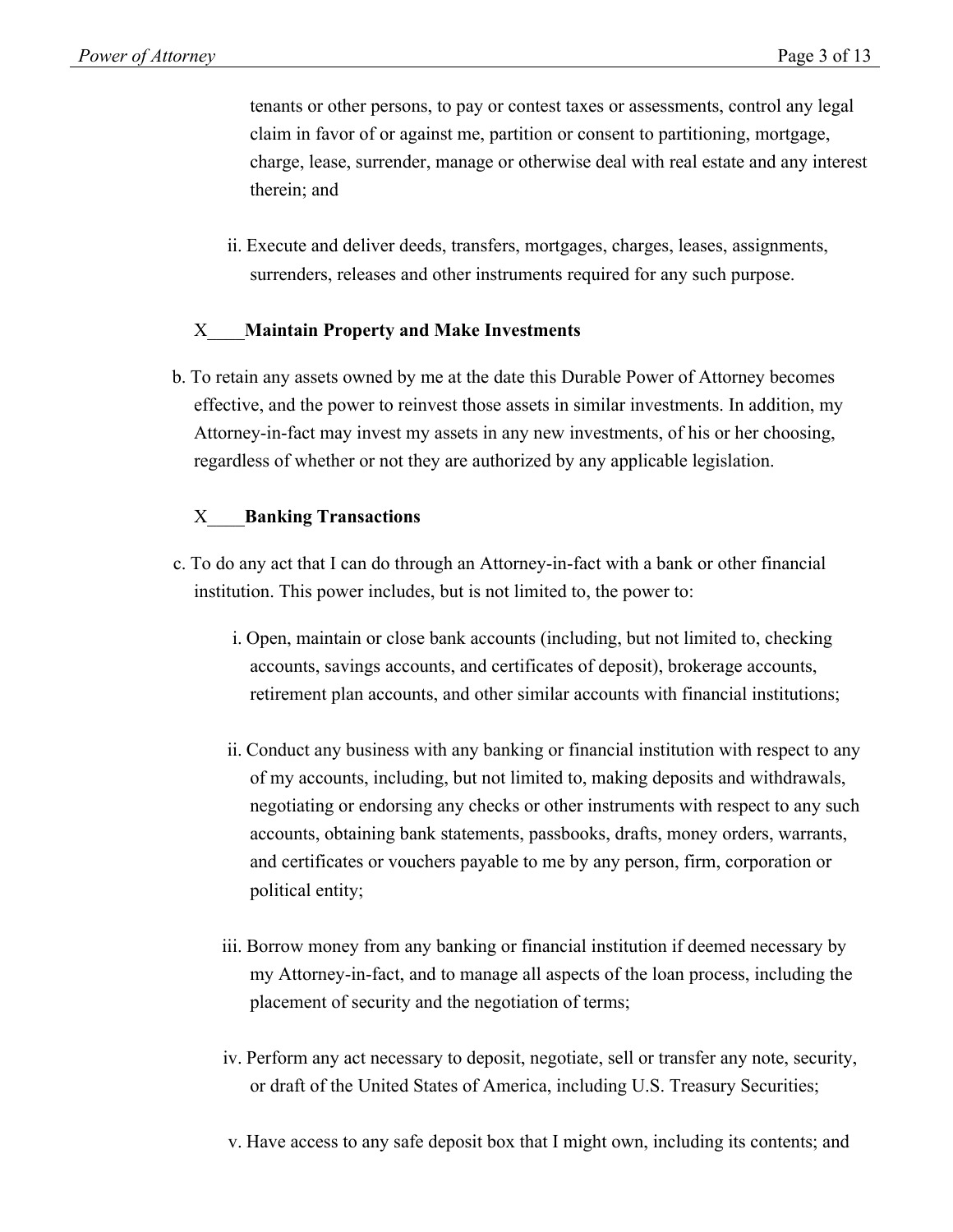vi. Create and deliver any financial statements necessary to or from any bank or financial institution.

# X\_\_\_\_**Business Operating Transactions**

d. To take any action my Attorney-in-fact deems necessary with any business that I may own or have an interest in by doing any act which can be done through an Attorney-in-fact. This power includes, but is not limited to, the power to execute, seal and deliver any instrument; participate in any legal business of any kind; execute partnership agreements and amendments; to incorporate, reorganize, consolidate, merge, sell, or dissolve any business; to elect or employ officers, directors and agents; and to exercise voting rights with respect to any stock I may own, either in person or by proxy.

### X\_\_\_\_**Insurance Transactions**

e. To do any act that I can do through an Attorney-in-fact with any insurance policy. This power includes, but is not limited to, the power to pay premiums, start, modify or terminate policies, manage all cash payouts, borrow from insurers and third parties using insurance policies as collateral, and to change the beneficiaries on any insurance policies on my life. Unless my Attorney-in-fact was already a beneficiary of any policy before the signing of this document, my Attorney-in-fact cannot name himself or herself as a beneficiary of such policy.

#### X\_\_\_\_**Claims and Litigation Matters**

f. To institute, maintain, defend, compromise, arbitrate or otherwise dispose of, any and all actions, suits, attachments or other legal proceedings for or against me. This power includes, but is not limited to, the power to: appear on my behalf, and the power to settle any claim against me in whichever forum or manner my Attorney-in-fact deems prudent, and to receive or pay any resulting settlement.

#### X\_\_\_\_**Tax Matters**

- g. To act for me in all matters that affect my local, state and federal taxes and to prepare, sign, and file documents with any governmental body or agency, including, but not limited to, authority to:
	- i. Prepare, sign and file income and other tax returns with federal, state, local and other governmental bodies, and to receive any refund checks; and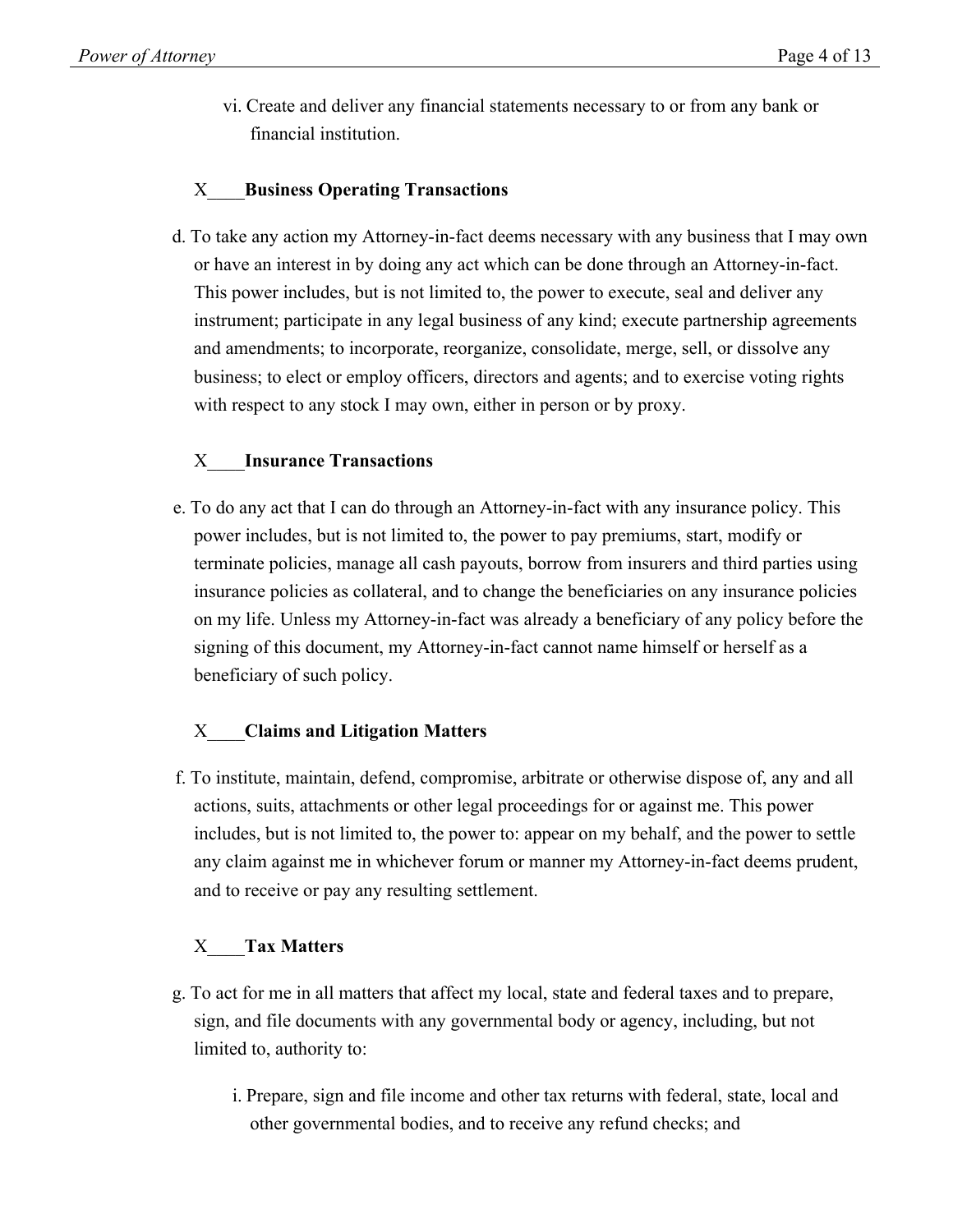ii. Obtain information or documents from any government or its agencies, and represent me in all tax matters, including the authority to negotiate, compromise, or settle any matter with such government or agency.

# X\_\_\_\_**Government Benefits**

h. To act on my behalf in all matters that affect my right to allowances, compensation and reimbursements properly payable to me by the Government of the United States or any agency or department thereof including, but not limited to, benefits from social security, Medicare, Medicaid, or other governmental programs or civil or military service. This power includes, but is not limited to, the power to prepare, file, claim, defend or settle any claim on my behalf and to receive and manage, as my Attorney-in-fact sees fit, any proceeds of any claim.

# X\_\_\_\_**Retirement Benefit Transactions**

i. To act for me and represent my interests in all matters affecting any retirement savings or pension plans I may have. This power includes, but is not limited to, the power to continue contributions, change contribution amounts, change investment strategies and options, move assets to other plans, receive and manage payouts, and add or change existing beneficiaries. My Attorney-in-fact cannot add himself or herself as a beneficiary unless he or she is already a designated beneficiary as of the signing of this document.

# X\_\_\_\_**Family Care**

j. To make whatever expenditures are required for the maintenance, education, benefit, medical care and general advancement of me, my spouse and dependent children, and other persons that I have chosen or which I am legally required to support, any of which may include my Attorney-in-fact. This power includes, but is not limited to, the power to pay for housing, clothing, food, travel and other living costs.

# X\_\_\_\_**Chattel and Goods Transactions**

k. To purchase, sell or otherwise deal with any type of personal property I may currently or in the future have an interest in. This includes, but is not limited to, the power to purchase, sell, exchange, accept as gift, place as security on loans, rent, lease, to pay or contest taxes or assessments, mortgage or pledge.

#### X\_\_\_\_**Estate Transactions**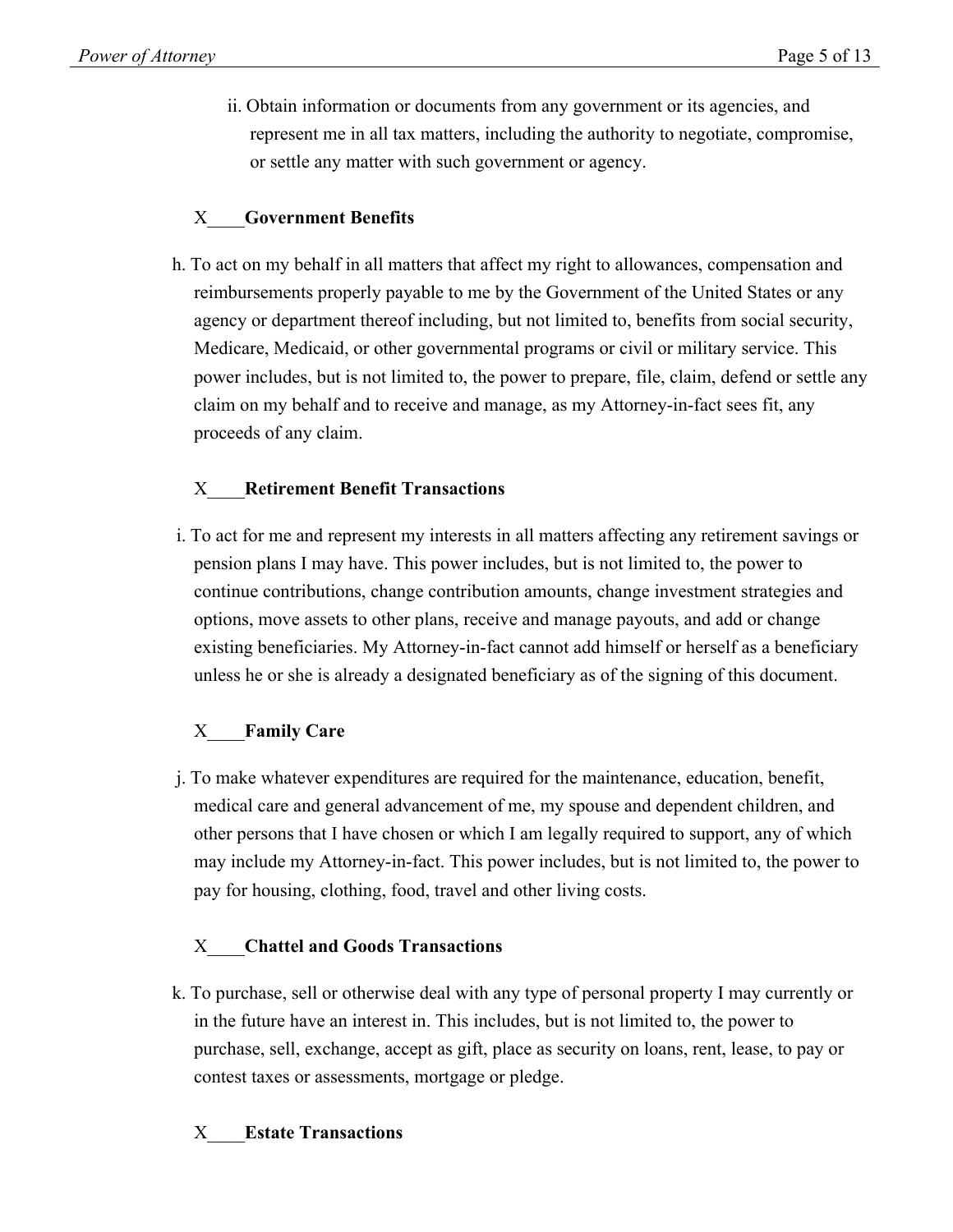l. To do any act that I can do through an Attorney-in-fact with regard to all matters that affect any trust, probate estate, conservatorship, or other fund from which I may receive payment as a beneficiary. This power includes the power to disclaim any interest which might otherwise be transferred or distributed to me from any other person, estate, trust, or other entity, as may be appropriate. However, my Attorney-in-fact cannot disclaim assets to which I would be entitled, if the result is that the disclaimed assets pass directly or indirectly to my Attorney-in-fact or my Attorney-in-fact's estate.

### X\_\_\_\_**Living Trust Transactions**

m. To transfer any of my assets to the trustee of any revocable trust created by me, if such trust is in existence at the time of such transfer. This property can include real property, stocks, bonds, accounts, insurance policies or other property.

# X\_\_\_\_**Gift Transactions**

n. To make gifts to my spouse, children, grandchildren, great grandchildren, and other family members on special occasions, including birthdays and seasonal holidays, including cash gifts, and to such other persons with whom I have an established pattern of giving (or if it is appropriate to make such gifts for estate planning and/or tax purposes), in such amounts as my Attorney-in-fact may decide in his or her absolute discretion, having regard to all of the circumstances, including the gifts I made while I was capable of managing my own estate, the size of my estate and my income requirements.

#### X\_\_\_\_**Charity Transactions**

o. To continue to make gifts to charitable organizations with whom I have an established pattern of giving (or if it is appropriate to make such gifts for estate planning and/or tax purposes), in such amounts as my Attorney-in-fact may decide in his or her absolute discretion, having regard to all of the circumstances, including the gifts I made while I was capable of managing my own estate, the size of my estate and my income requirements.

#### X\_\_\_\_**Employ Required Professionals**

p. To appoint and employ any agents, servants, companions, or other persons, including nurses and other health care professionals for my care and the care of my spouse and dependent children, and accountants, attorneys, clerks, workers and others for the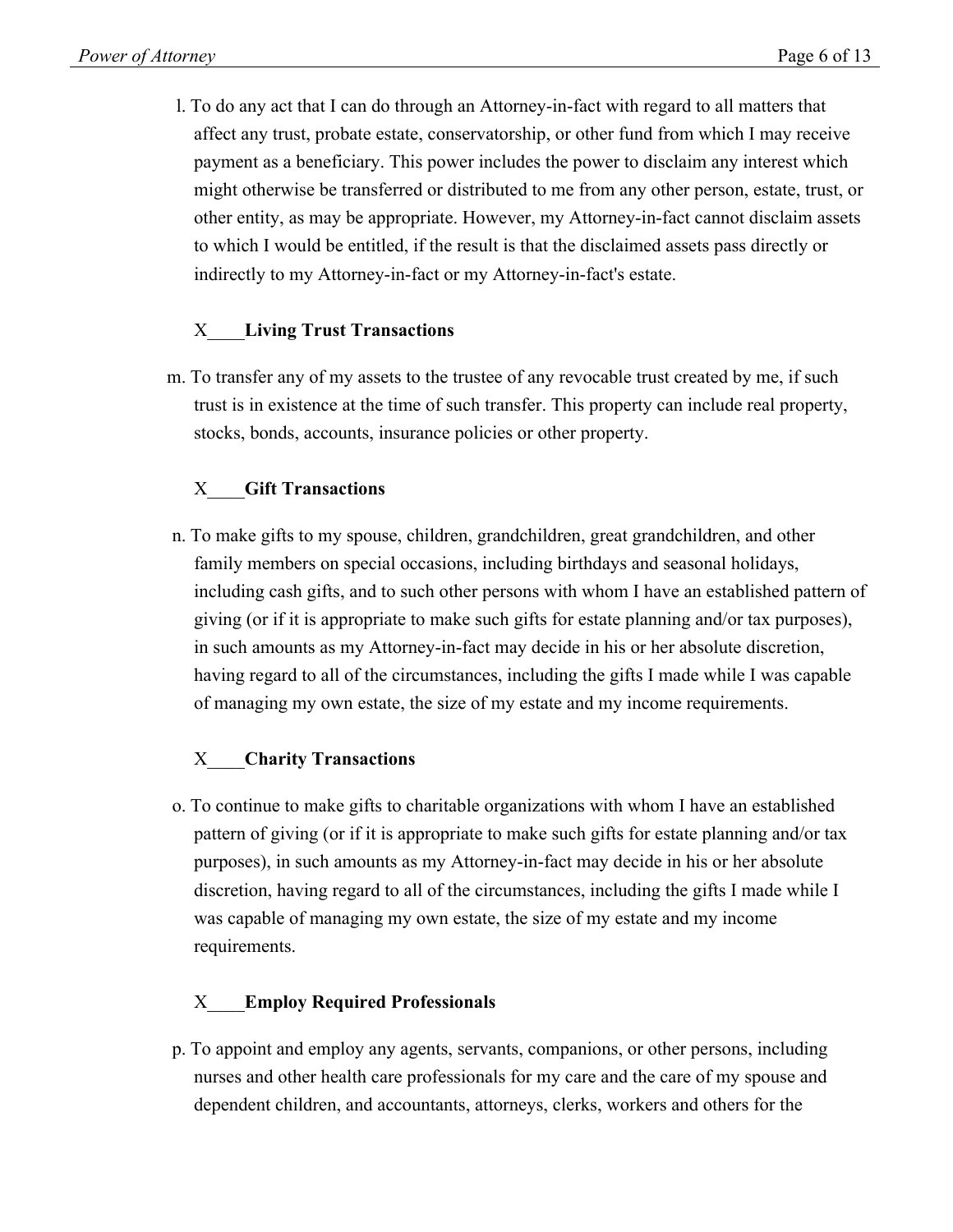management, preservation and protection of my property and estate, at such compensation and for such length of time as my Attorney-in-fact considers advisable.

#### **Attorney-in-fact Compensation**

9. My Attorney-in-fact will receive compensation as per the guidelines governing the compensation for agents or trustees or other such legislated rate in the State of Texas in addition to reimbursement of all out of pocket expenses associated with the carrying out my wishes. If no guidelines or usual practices exist for the compensation of an Attorney-in-fact then my Attorneyin-fact will be entitled to reimbursement for all out of pocket expenses associated with the carrying out of my wishes and may pay himself or herself a reasonable amount based on the size of my estate.

### **Co-owning of Assets and Mixing of Funds**

10. My Attorney-in-fact may continue to co-own assets and have any funds owned by him or her mixed with my funds to the same extent that the co-owning of assets and mixing of funds existed before operation of this Power of Attorney.

#### **Personal Gain from Managing My Affairs**

11. My Attorney-in-fact is allowed to personally gain from any transaction he or she may complete on my behalf if the transaction is completed in good faith and with my Attorney-in-fact believing it is in my best interest.

#### **Delegation of Authority**

12. My Attorney-in-fact may delegate any authority granted under this document to a person of his or her choosing. Any delegation must be in writing and state the extent of the power delegated and the period of time in which the delegation will be effective.

#### **Nomination of Guardian or Conservator**

13. In the event that a court decides that it is necessary to appoint a guardian or conservator for me, I hereby nominate my Attorney-in-fact to be considered by the court for appointment to serve as my guardian or conservator, or in any similar representative capacity.

#### **Attorney-in-fact Restrictions**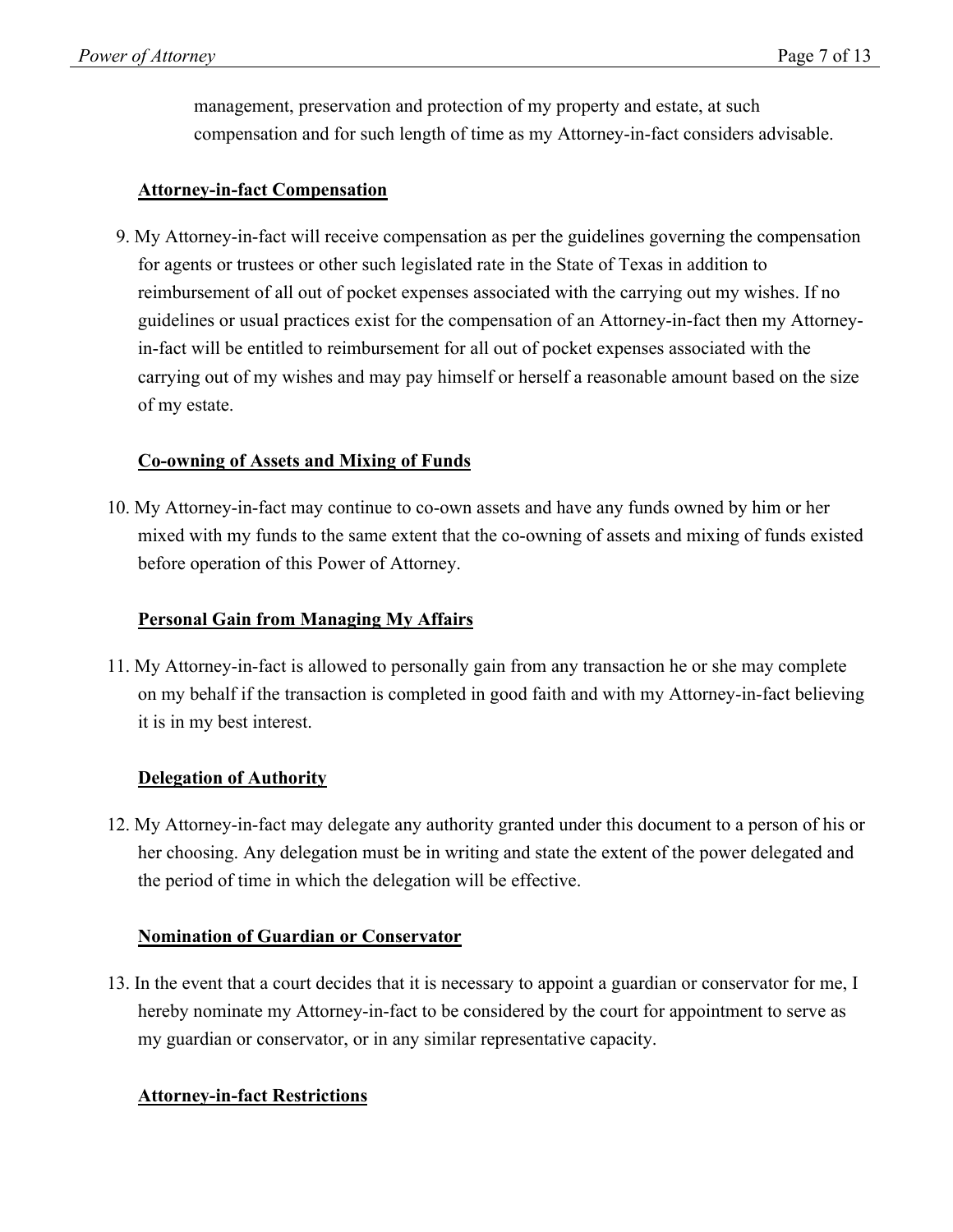14. This Power of Attorney is not subject to any conditions or restrictions other than those noted above.

### **Notice to Third Parties**

15. Any third party who receives a valid copy of this Power of Attorney can rely on and act under it. A third party who relies on the reasonable representations of my Attorney-in-fact as to a matter relating to a power granted by this Power of Attorney will not incur any liability to the Principal or to the Principal's heirs, assigns, or estate as a result of permitting the Attorney-in-fact to exercise the authority granted by this Power of Attorney up to the point of revocation of this Power of Attorney. Revocation of this Power of Attorney will not be effective as to a third party until the third party receives notice and has actual knowledge of the revocation.

### **Severability**

16. If any part of any provision of this document is ruled invalid or unenforceable under applicable law, such part will be ineffective to the extent of such invalidity only, without in any way affecting the remaining parts of such provisions or the remaining provisions of this document.

#### **Acknowledgment**

- 17. I, **\_\_\_\_\_\_\_\_\_\_\_\_\_\_\_\_\_\_\_\_\_\_\_\_\_\_**, being the Principal named in this Durable Power of Attorney hereby acknowledge:
	- a. I have read and understand the nature and effect of this Durable Power of Attorney;
	- b. I recognize that this document gives my Attorney-in-fact broad powers over my assets, and that these powers will continue past the point of my incapacity;
	- c. I am of legal age in the State of Texas to grant a Durable Power of Attorney; and
	- d. I am voluntarily giving this Durable Power of Attorney and recognize that the powers given in this document will become effective as of the date of my incapacity or as specified within.

|          |                   | IN WITNESS WHEREOF I hereunto set my hand and seal at the City of | in the |
|----------|-------------------|-------------------------------------------------------------------|--------|
| State of | , this the day of |                                                                   |        |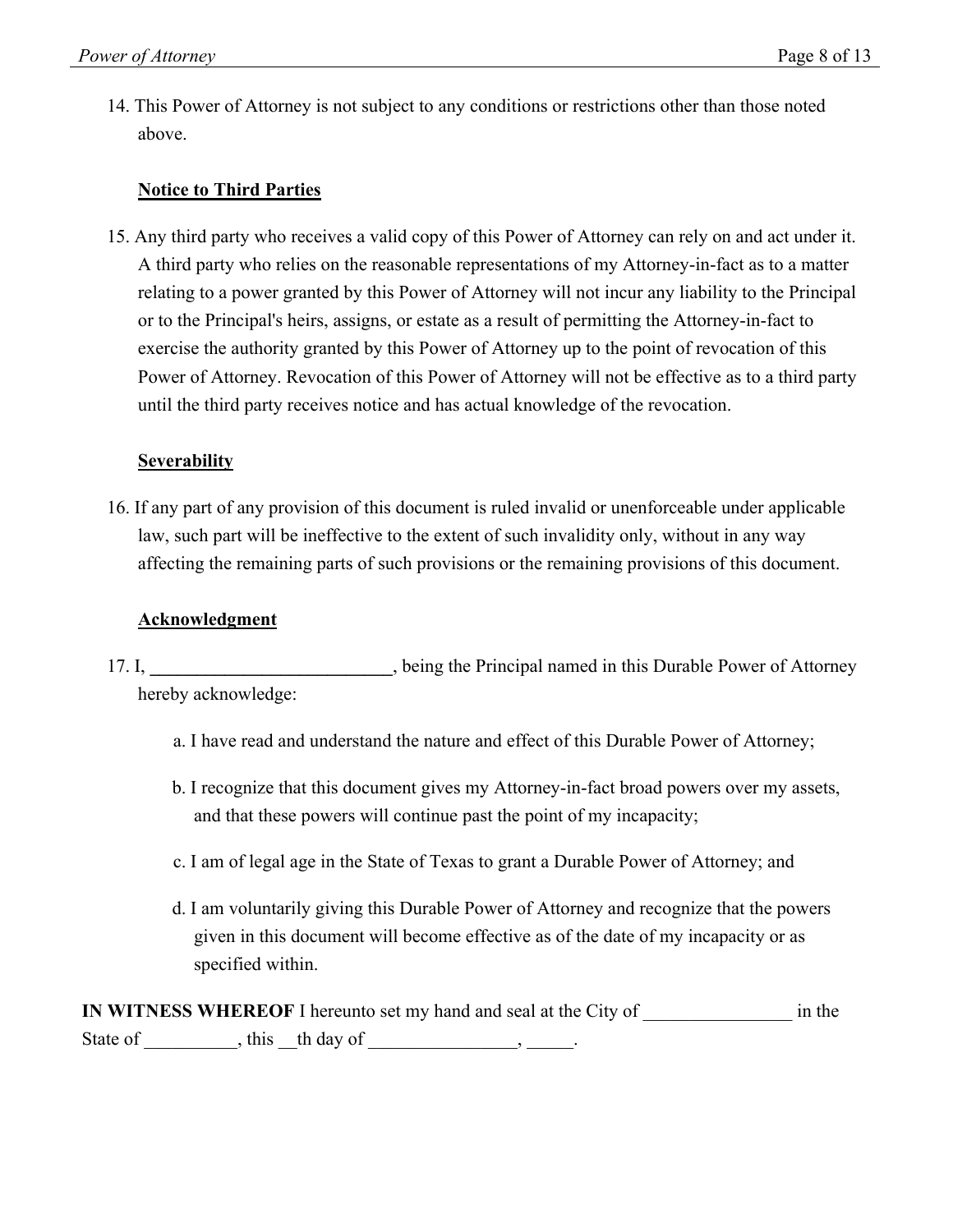\_\_\_\_\_\_\_\_\_\_\_\_\_\_\_\_\_\_\_\_\_\_\_\_\_ (Principal)

 $\mathcal{L}_\text{max}$  and  $\mathcal{L}_\text{max}$  and  $\mathcal{L}_\text{max}$  and  $\mathcal{L}_\text{max}$  and  $\mathcal{L}_\text{max}$  and  $\mathcal{L}_\text{max}$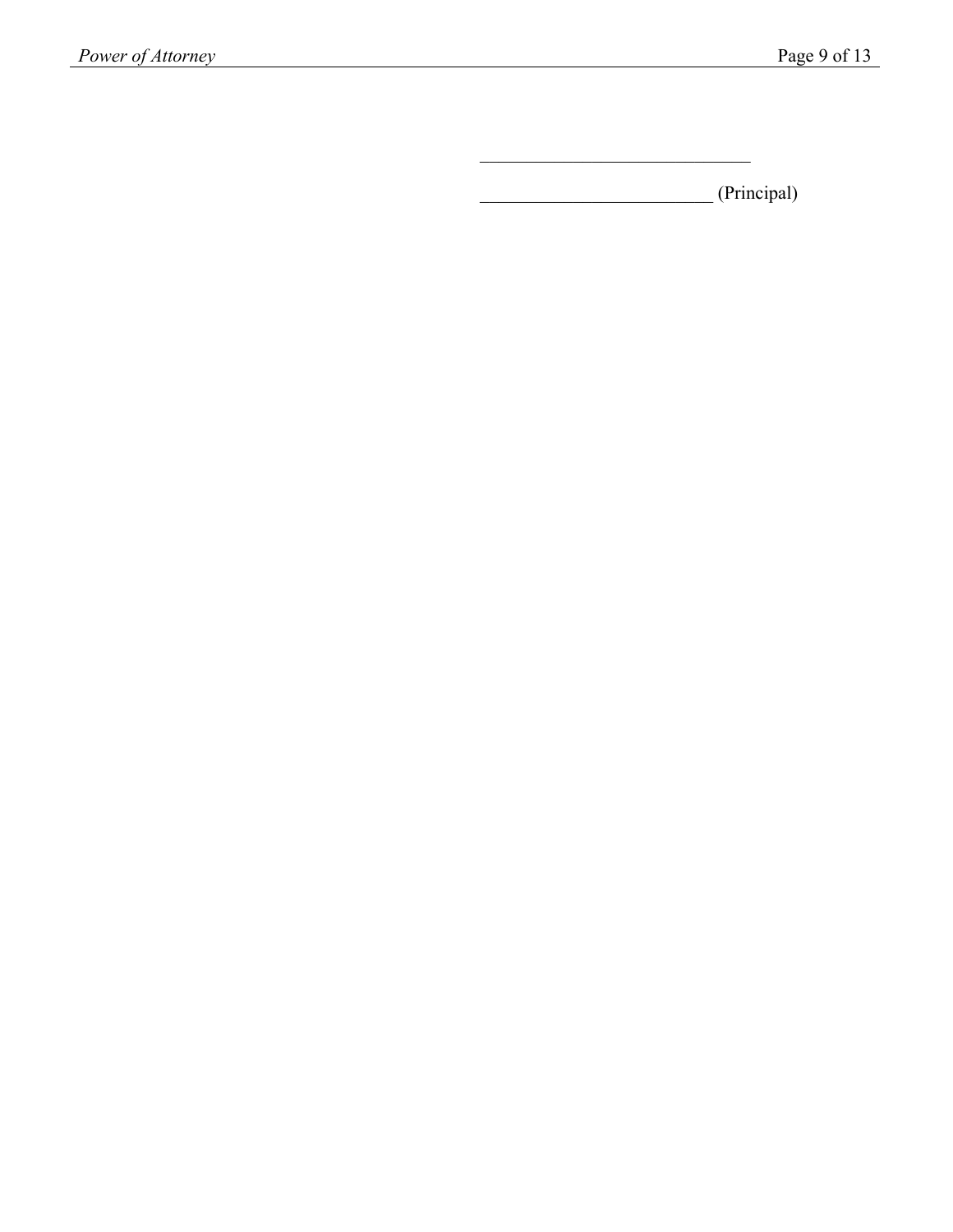### **NOTARY ACKNOWLEDGMENT**

STATE OF TEXAS

COUNTY OF \_\_\_\_\_\_\_\_\_\_\_\_\_\_\_\_\_\_\_\_

\_\_\_\_\_\_\_\_\_\_\_\_\_\_\_\_\_\_\_\_\_\_\_\_\_.

The instrument was acknowledged before me on the \_\_\_th day of \_\_\_\_\_\_\_\_\_\_\_\_\_\_\_\_, \_\_\_\_\_, by

Notary Public

My commission expires: \_\_\_\_\_\_\_\_\_\_\_\_\_\_\_\_\_\_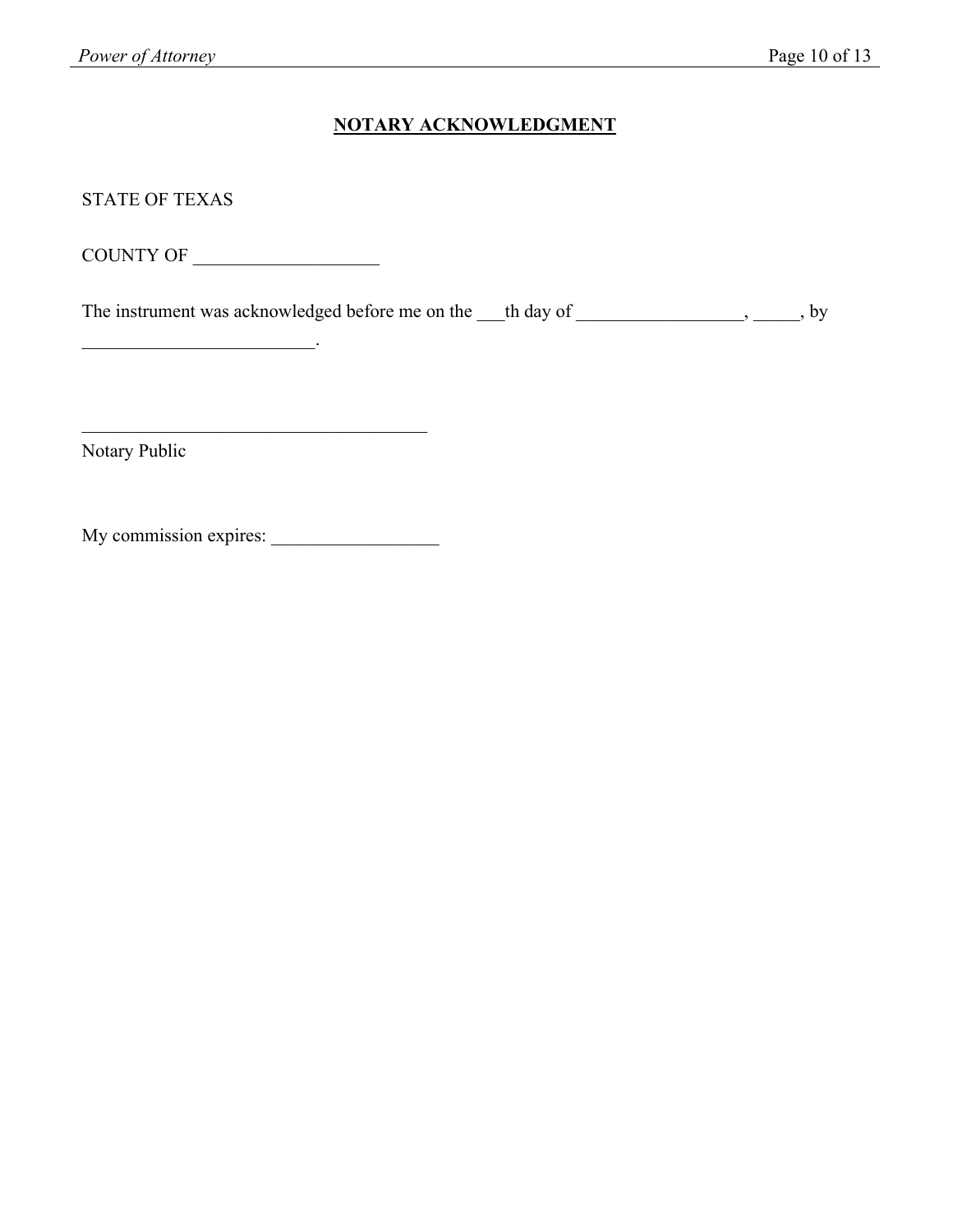### **IMPORTANT INFORMATION FOR AGENT (ATTORNEY IN FACT)**

#### **Agent's Duties**

When you accept the authority granted under this power of attorney, you establish a "fiduciary" relationship with the principal. This is a special legal relationship that imposes on you legal duties that continue until you resign or the power of attorney is terminated or revoked by the principal or by operation of law. A fiduciary duty generally includes the duty to:

- 1. act in good faith;
- 2. do nothing beyond the authority granted in this power of attorney;
- 3. act loyally for the principal's benefit;
- 4. avoid conflicts that would impair your ability to act in the principal's best interest; and
- 5. disclose your identity as an agent or attorney in fact when you act for the principal by writing or printing the name of the principal and signing your own name as "agent" or "attorney in fact" in the following manner:

(Principal's Name) by (Your Signature) as Agent (or as Attorney in Fact)

In addition, the Durable Power of Attorney Act (Subtitle P, Title 2, Estates Code) requires you to:

- 1. maintain records of each action taken or decision made on behalf of the principal;
- 2. maintain all records until delivered to the principal, released by the principal, or discharged by a court.
- 3. if requested by the principal, provide an accounting to the principal that, unless otherwise directed by the principal or otherwise provided in the Special Instructions, must include:
	- a. the property belonging to the principal that has come to your knowledge or into your possession;
	- b. each action taken or decision made by you as agent or attorney in fact;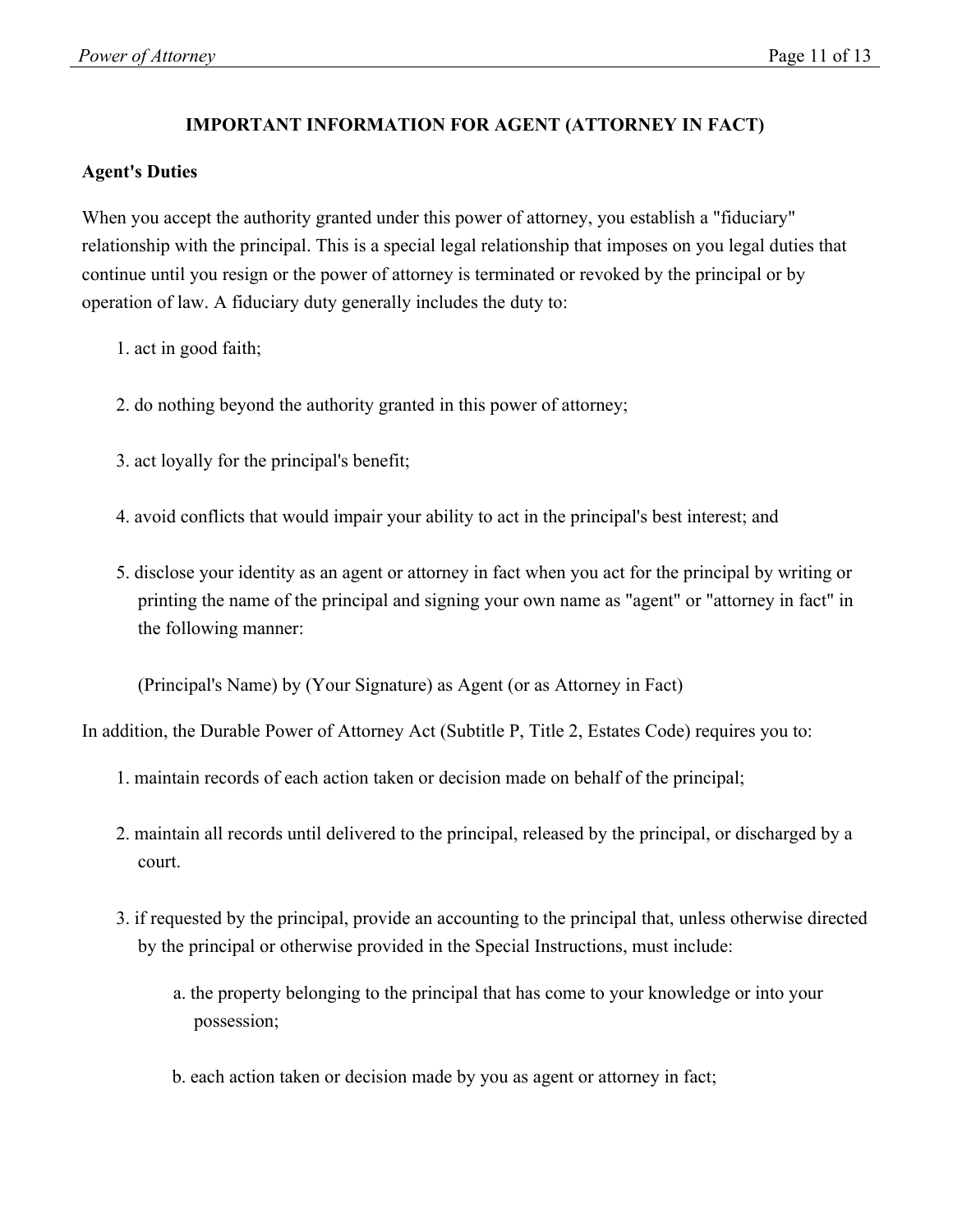- c. a complete account of receipts, disbursements, and other actions of you as agent or attorney in fact that includes the source and nature of each receipt, disbursement, or action, with receipts of principal and income shown separately;
- d. a listing of all property over which you have exercised control that includes an adequate description of each asset and the asset's current value, if known to you;
- e. the cash balance on hand and the name and location of the depository at which the cash balance is kept;
- f. each known liability;
- g. any other information and facts known to you as necessary for a full and definite understanding of the exact condition of the property belonging to the principal; and
- h. all documentation regarding the principal's property.

#### **Termination of Agent's Authority**

You must stop acting on behalf of the principal if you learn of any event that terminates this power of attorney or your authority under this power of attorney. An event that terminates this power of attorney or your authority to act under this power of attorney includes:

- 1. the principal's death;
- 2. the principal's revocation of this power of attorney or your authority;
- 3. the occurrence of a termination event stated in this power of attorney;
- 4. if you are married to the principal, the dissolution of your marriage by court decree of divorce or annulment;
- 5. the appointment and qualification of a permanent guardian of the principal's estate; or
- 6. if ordered by a court, the suspension of this power of attorney on the appointment and qualification of a temporary guardian until the date the term of the temporary guardian expires.

#### **Liability of Agent**